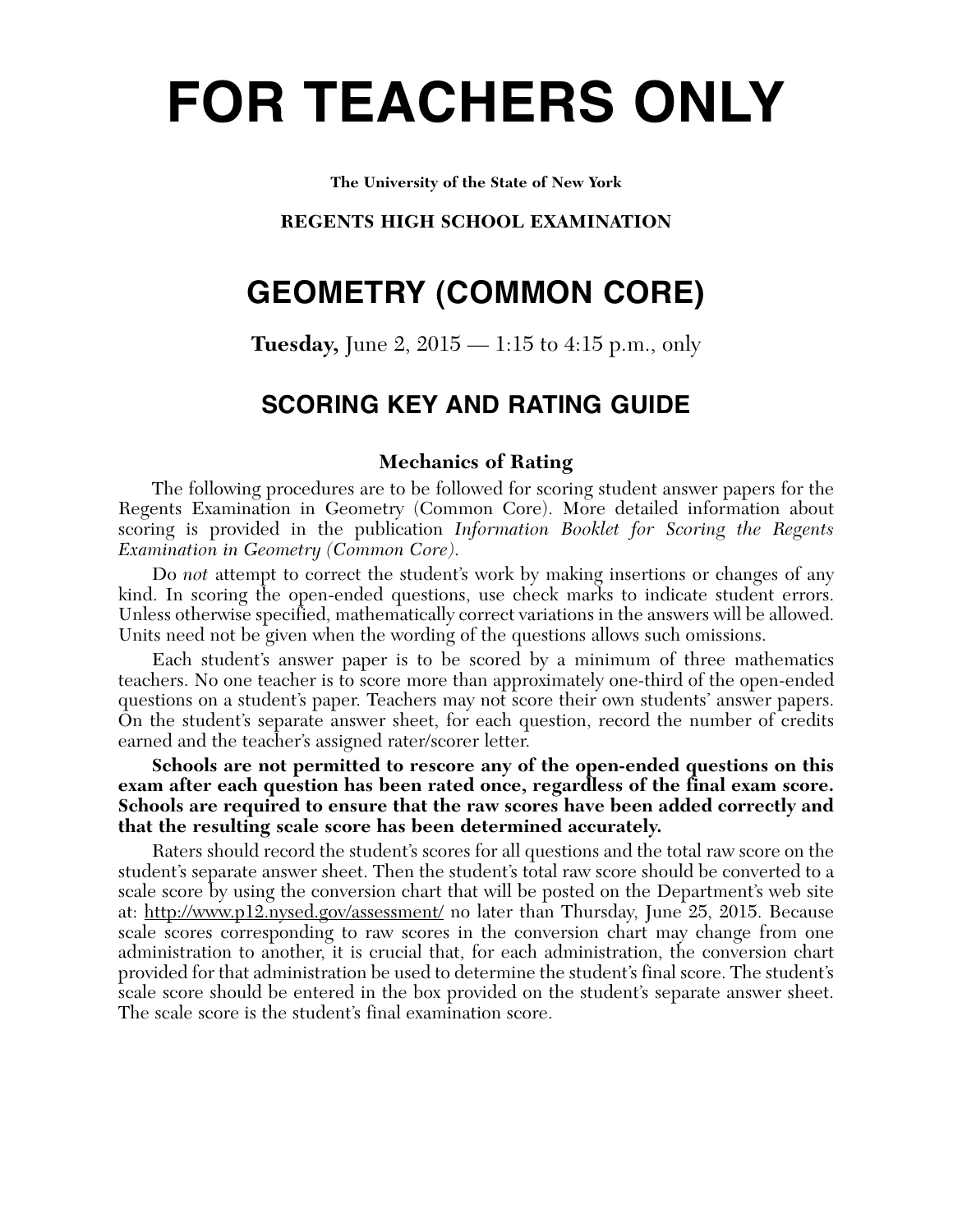**If the student's responses for the multiple-choice questions are being hand scored prior to being scanned, the scorer must be careful not to make any marks on the answer sheet except to record the scores in the designated score boxes. Marks elsewhere on the answer sheet will interfere with the accuracy of the scanning.**

# **Part I**

Allow a total of 48 credits, 2 credits for each of the following. Allow credit if the student has written the correct answer instead of the numeral 1, 2, 3, or 4.

| $(1)$ 4                      | $(9) \ldots \ldots 1 \ldots$      | $(17)\ldots\ldots\,1\ldots\ldots$ |
|------------------------------|-----------------------------------|-----------------------------------|
| $(2) \ldots \ldots 4 \ldots$ | $(10)\ldots\ldots\,1\ldots\ldots$ | $(18)\ldots\ldots\ldots$          |
| $(3) \ldots \ldots 3 \ldots$ | $(11)\ldots 3 \ldots$             | $(19)\ldots 2 \ldots$             |
| $(4) \ldots \ldots 4 \ldots$ | $(12)\ldots \ldots 4 \ldots$      | $(20)\ldots\ldots\,1\ldots\ldots$ |
| $(5) \ldots \ldots 3 \ldots$ | $(13)\ldots \ldots 4 \ldots$      | $(21)\ldots$ . 4                  |
| $(6) \ldots \ldots 2 \ldots$ | $(14)\ldots 2 \ldots$             | $(22)\ldots\ldots\,1\ldots\ldots$ |
| $(7) \ldots \ldots 3 \ldots$ | $(15)\dots\dots\,3\dots\dots$     | $(23) \ldots \ldots 2 \ldots$     |
| $(8) \ldots \ldots 1 \ldots$ | $(16)\ldots \ldots 2 \ldots$      | $(24)\ldots\ldots3\ldots\ldots$   |

Updated information regarding the rating of this examination may be posted on the New York State Education Department's web site during the rating period. Check this web site at: http://www.p12.nysed.gov/assessment/ and select the link "Scoring Information" for any recently posted information regarding this examination. This site should be checked before the rating process for this examination begins and several times throughout the Regents Examination period.

Beginning in June 2015, the Department is providing supplemental scoring guidance, the "Model Response Set," for the Regents Examination in Geometry (Common Core). This guidance is intended to be part of the scorer training. Schools should use the Model Response Set along with the rubrics in the Scoring Key and Rating Guide to help guide scoring of student work. While not reflective of all scenarios, the Model Response Set illustrates how less common student responses to constructed-response questions may be scored. The Model Response Set will be available on the Department's web site at: http://www.nysedregents.org/Geometrycc/.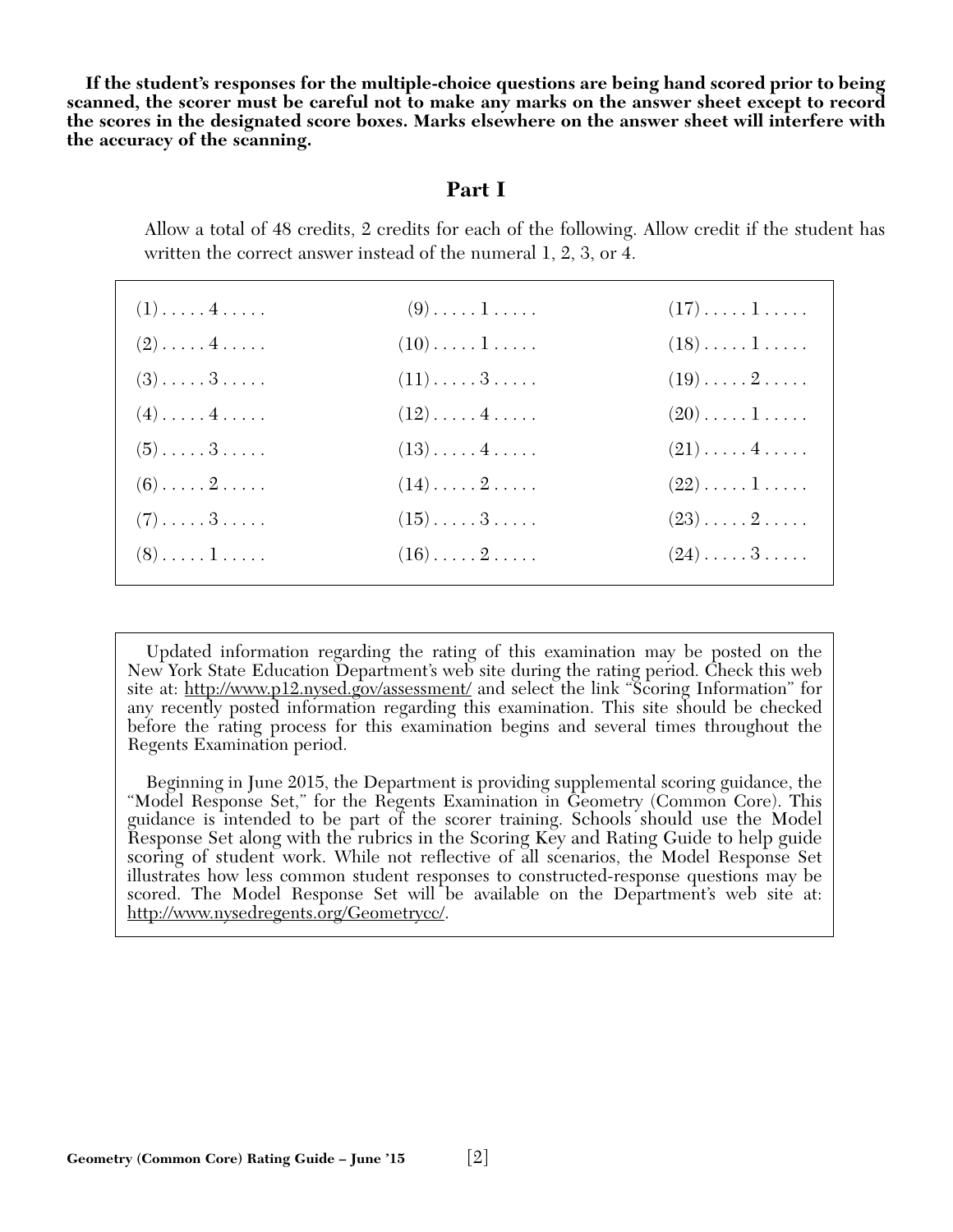# **General Rules for Applying Mathematics Rubrics**

## **I. General Principles for Rating**

The rubrics for the constructed-response questions on the Regents Examination in Geometry (Common Core) are designed to provide a systematic, consistent method for awarding credit. The rubrics are not to be considered all-inclusive; it is impossible to anticipate all the different methods that students might use to solve a given problem. Each response must be rated carefully using the teacher's professional judgment and knowledge of mathematics; all calculations must be checked. The specific rubrics for each question must be applied consistently to all responses. In cases that are not specifically addressed in the rubrics, raters must follow the general rating guidelines in the publication *Information Booklet for Scoring the Regents Examination in Geometry (Common Core)*, use their own professional judgment, confer with other mathematics teachers, and/or contact the State Education Department for guidance. During each Regents Examination administration period, rating questions may be referred directly to the Education Department. The contact numbers are sent to all schools before each administration period.

## **II. Full-Credit Responses**

A full-credit response provides a complete and correct answer to all parts of the question. Sufficient work is shown to enable the rater to determine how the student arrived at the correct answer.

When the rubric for the full-credit response includes one or more examples of an acceptable method for solving the question (usually introduced by the phrase "such as"), it does not mean that there are no additional acceptable methods of arriving at the correct answer. Unless otherwise specified, mathematically correct alternative solutions should be awarded credit. The only exceptions are those questions that specify the type of solution that must be used; e.g., an algebraic solution or a graphic solution. A correct solution using a method other than the one specified is awarded half the credit of a correct solution using the specified method.

# **III. Appropriate Work**

*Full-Credit Responses:* The directions in the examination booklet for all the constructed-response questions state: "Clearly indicate the necessary steps, including appropriate formula substitutions, diagrams, graphs, charts, etc." The student has the responsibility of providing the correct answer *and* showing how that answer was obtained. The student must "construct" the response; the teacher should not have to search through a group of seemingly random calculations scribbled on the student paper to ascertain what method the student may have used.

*Responses With Errors:* Rubrics that state "Appropriate work is shown, but…" are intended to be used with solutions that show an essentially complete response to the question but contain certain types of errors, whether computational, rounding, graphing, or conceptual. If the response is incomplete; i.e., an equation is written but not solved or an equation is solved but not all of the parts of the question are answered, appropriate work has *not* been shown. Other rubrics address incomplete responses.

## **IV. Multiple Errors**

*Computational Errors, Graphing Errors, and Rounding Errors:* Each of these types of errors results in a 1-credit deduction. Any combination of two of these types of errors results in a 2-credit deduction. No more than 2 credits should be deducted for such mechanical errors in any response. The teacher must carefully review the student's work to determine what errors were made and what type of errors they were.

*Conceptual Errors:* A conceptual error involves a more serious lack of knowledge or procedure. Examples of conceptual errors include using the incorrect formula for the area of a figure, choosing the incorrect trigonometric function, or multiplying the exponents instead of adding them when multiplying terms with exponents.

If a response shows repeated occurrences of the same conceptual error, the student should not be penalized twice. If the same conceptual error is repeated in responses to other questions, credit should be deducted in each response.

For 4- and 6-credit questions, if a response shows one conceptual error and one computational, graphing, or rounding error, the teacher must award credit that takes into account both errors. Refer to the rubric for specific scoring guidelines.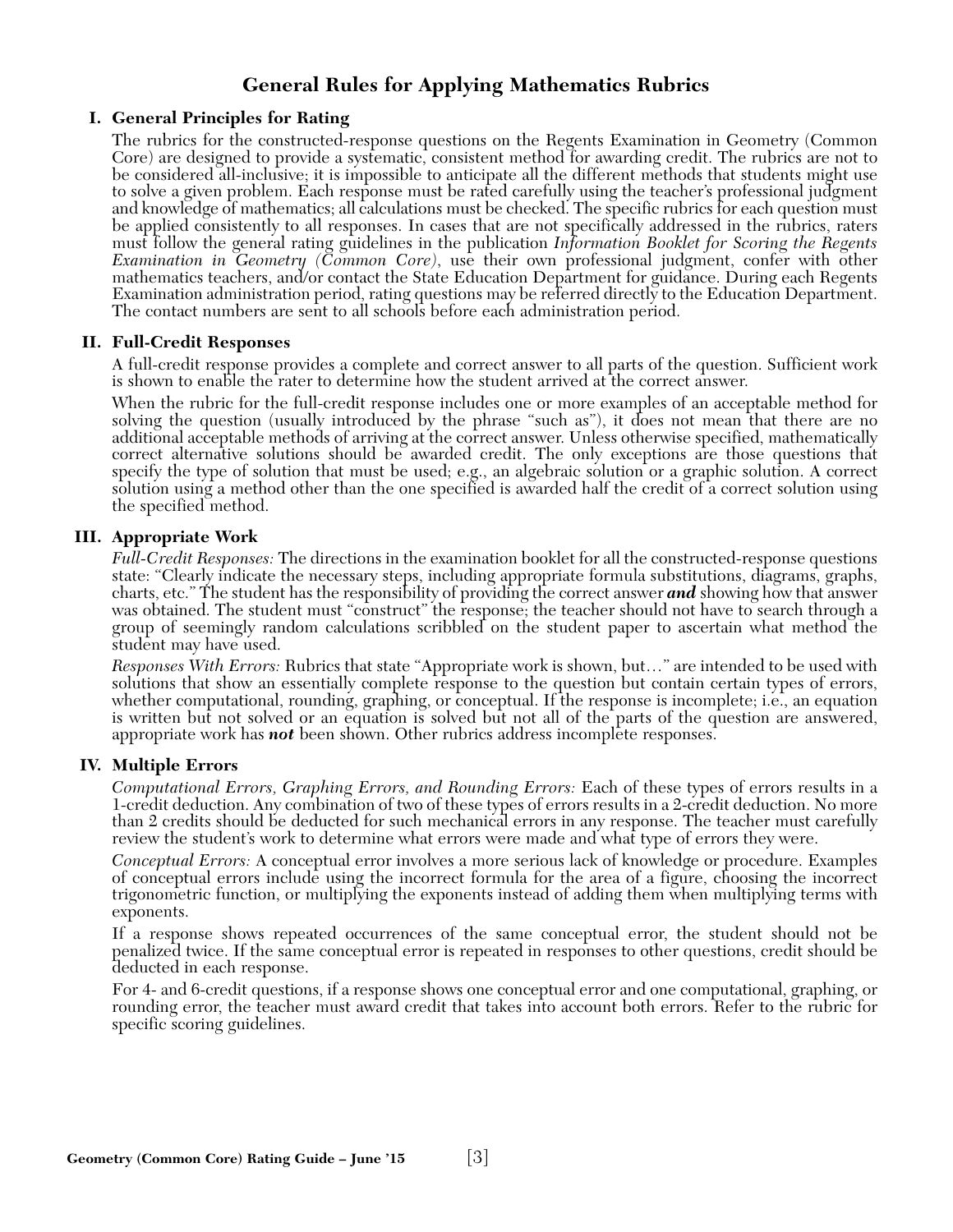# **Part II**

For each question, use the specific criteria to award a maximum of 2 credits. Unless otherwise specified, mathematically correct alternative solutions should be awarded appropriate credit.

- (25) **[2]** A correct construction is drawn showing all appropriate arcs.
	- **[1]** Appropriate work is shown, but one construction error is made.
	- **[0]** A drawing that is not an appropriate construction is shown.

*or*

- **[0]** A zero response is completely incorrect, irrelevant, or incoherent or is a correct response that was obtained by an obviously incorrect procedure.
- (26) **[2]** A correct explanation is written.
	- **[1]** Appropriate work is shown, but one computational error is made.

*or*

- **[1]** Appropriate work is shown, but an incomplete explanation is written.
- **[0]** A zero response is completely incorrect, irrelevant, or incoherent or is a correct response that was obtained by an obviously incorrect procedure.
- $(27)$  **[2]**  $(-2,-3)$ , and correct work is shown.
	- **[1]** Appropriate work is shown, but one computational or graphing error is made.

*or*

**[1]** Appropriate work is shown, but one conceptual error is made.

*or*

[1] Appropriate work is shown to find  $-2$  and  $-3$ , but the answer is not written as coordinates.

*or*

**[1]** Appropriate work is shown, and point *P* is graphed correctly, but the coordinates are not stated or are stated incorrectly.

- $\begin{bmatrix} 1 \end{bmatrix}$  (-2,-3), but no work is shown.
- **[0]** A zero response is completely incorrect, irrelevant, or incoherent or is a correct response that was obtained by an obviously incorrect procedure.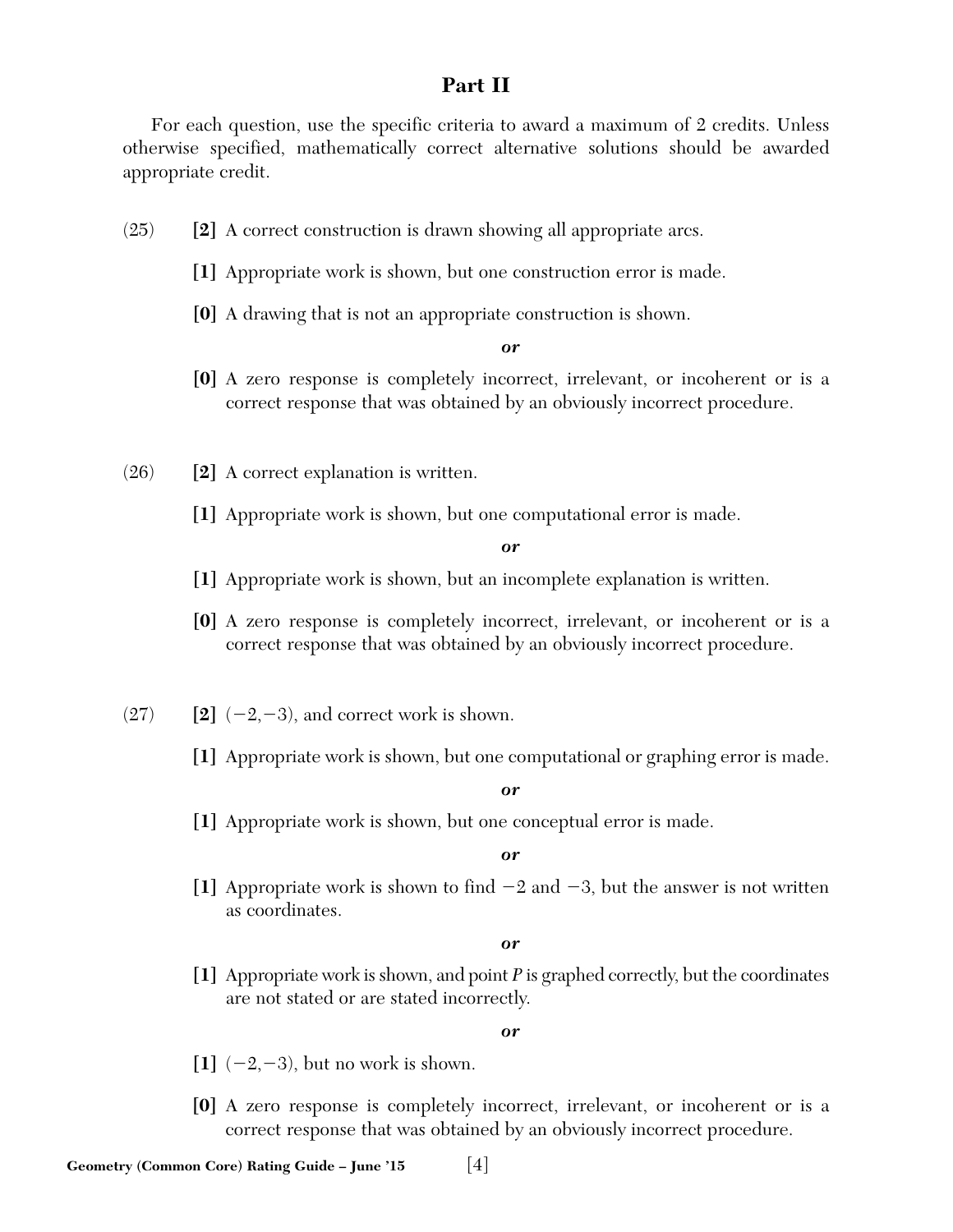- (28) **[2]** 23, and correct work is shown.
	- **[1]** Appropriate work is shown, but one computational or rounding error is made.

**[1]** Appropriate work is shown, but one conceptual error is made.

#### *or*

[1] Sin  $x = \frac{4.5}{11.75}$  or an equivalent trigonometric equation is written, but no further correct work is shown. 11.75

#### *or*

- **[1]** 23, but no work is shown.
- **[0]** A zero response is completely incorrect, irrelevant, or incoherent or is a correct response that was obtained by an obviously incorrect procedure.
- $(29)$  **[2]** 120 or  $\frac{1}{2}$ , and correct work is shown. 2 3 π
	- **[1]** Appropriate work is shown, but one computational error is made.

#### *or*

**[1]** Appropriate work is shown, but one conceptual error is made.

- [1] 120 or  $\frac{1}{2}$ , but no work is shown. 2 3 π
- **[0]** A zero response is completely incorrect, irrelevant, or incoherent or is a correct response that was obtained by an obviously incorrect procedure.
- (30) **[2]** A correct explanation is written.
	- **[1]** An incomplete explanation is written.
	- **[0]** A zero response is completely incorrect, irrelevant, or incoherent or is a correct response that was obtained by an obviously incorrect procedure.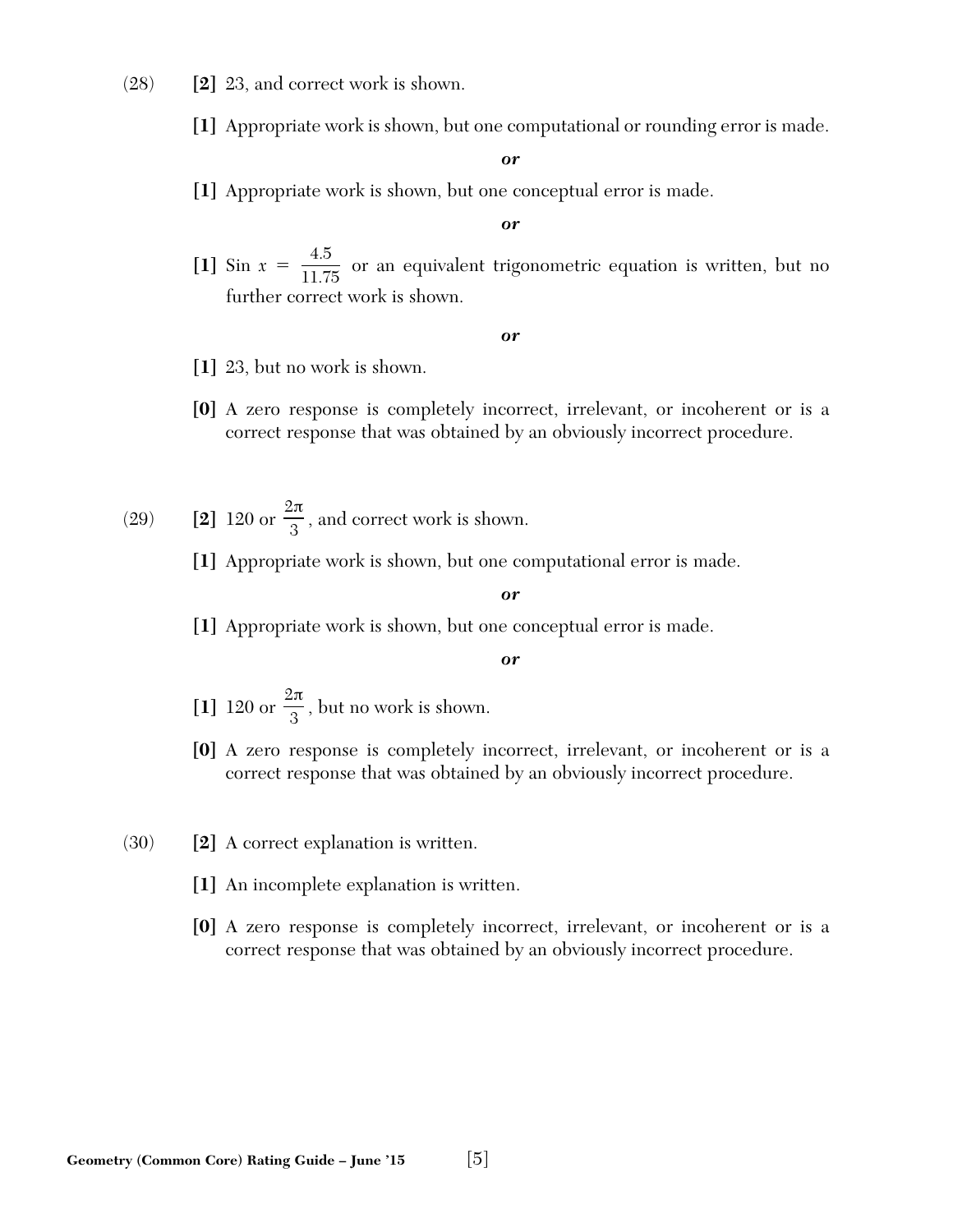- (31) **[2]** 6.6, and correct work is shown.
	- **[1]** Appropriate work is shown, but one computational or rounding error is made.

**[1]** Appropriate work is shown, but one conceptual error is made.

- **[1]** 6.6, but no work is shown.
- **[0]** A zero response is completely incorrect, irrelevant, or incoherent or is a correct response that was obtained by an obviously incorrect procedure.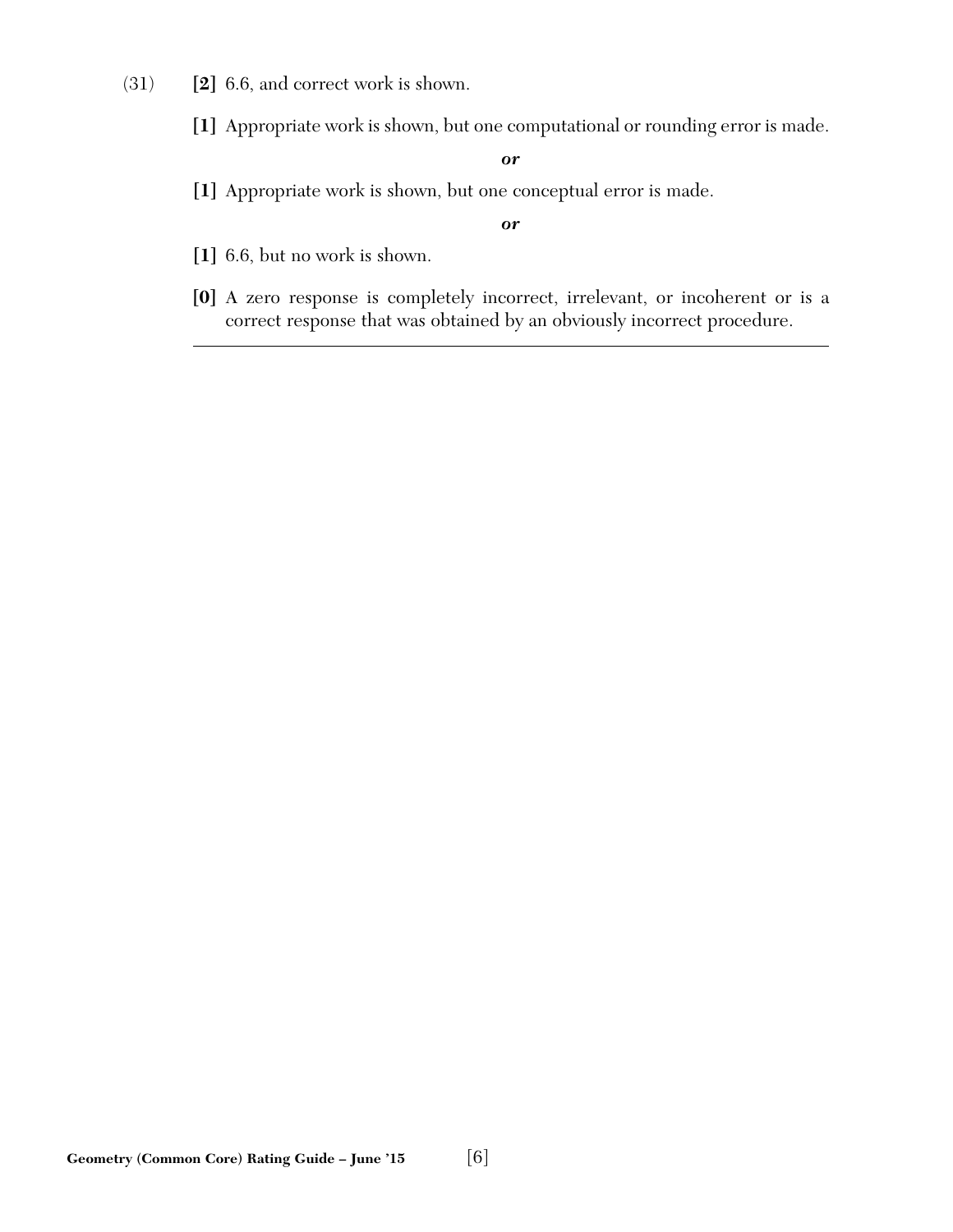# **Part III**

For each question, use the specific criteria to award a maximum of 4 credits. Unless otherwise specified, mathematically correct alternative solutions should be awarded appropriate credit.

- (32) **[4]** A complete and correct explanation is written.
	- **[3]** Appropriate work is shown, but one computational error is made. An appropriate explanation is written.

*or*

- **[3]** At least five correct angles are stated, but the explanation is incomplete.
- **[2]** Appropriate work is shown, but two or more computational errors are made. An appropriate explanation is written.

#### *or*

**[2]** Appropriate work is shown, but one conceptual error is made.

- **[2]** At least five correct angles are stated, but the explanation is incorrect or is missing.
- **[1]** Appropriate work is shown, but one conceptual error and one computational error are made.
- **[0]** A zero response is completely incorrect, irrelevant, or incoherent or is a correct response that was obtained by an obviously incorrect procedure.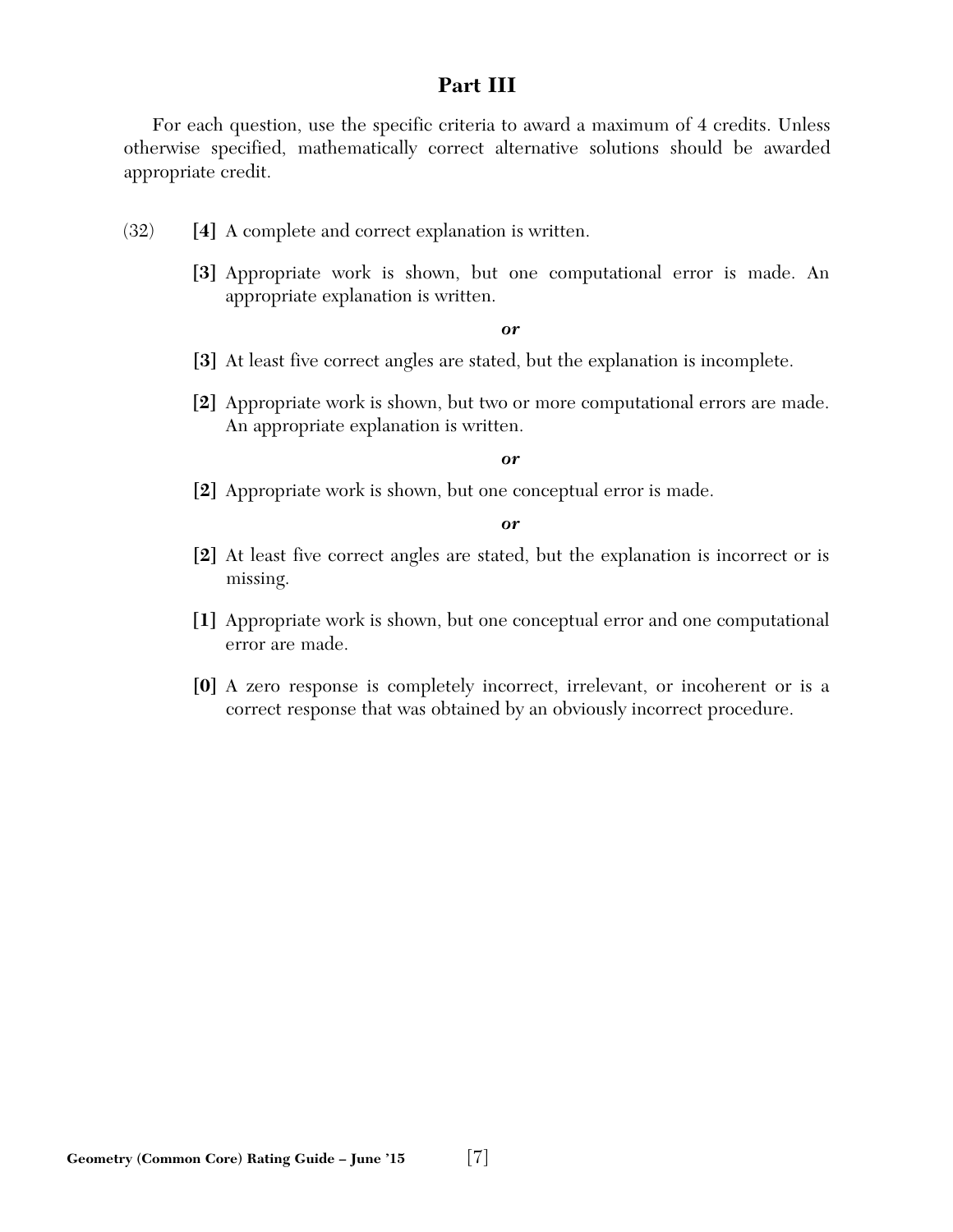- (33) **[4]** A complete and correct proof is written that includes a concluding statement, and a correct single rigid motion is stated.
	- **[3]** A proof is written that demonstrates a thorough understanding of the method of proof and contains no conceptual errors, but one statement and/or reason is missing or is incorrect. A correct single rigid motion is stated.

- **[3]** A complete and correct proof that includes a concluding statement is written, but the rigid motion is not stated or is stated incorrectly.
- **[2]** A proof is written that demonstrates a thorough understanding of the method of proof and contains no conceptual errors, but one statement and/or reason is missing or is incorrect. The rigid motion is stated incorrectly or is missing.

#### *or*

**[2]** A proof is written that demonstrates a good understanding of the method of proof and contains no conceptual errors, but two statements and/or reasons are missing or are incorrect. A correct rigid motion is stated.

*or*

- **[2]** A proof is written that demonstrates a good understanding of the method of proof, but one conceptual error is made.
- **[1]** A correct rigid motion is stated, but no further correct work is shown.

#### *or*

- **[1]** Some correct relevant statements about the proof are made, but three or four statements and/or reasons are missing or are incorrect.
- **[0]** The "given" and/or "prove" statements are written, but no further correct relevant statements are written.

*or*

**[0]** A zero response is completely incorrect, irrelevant, or incoherent or is a correct response that was obtained by an obviously incorrect procedure.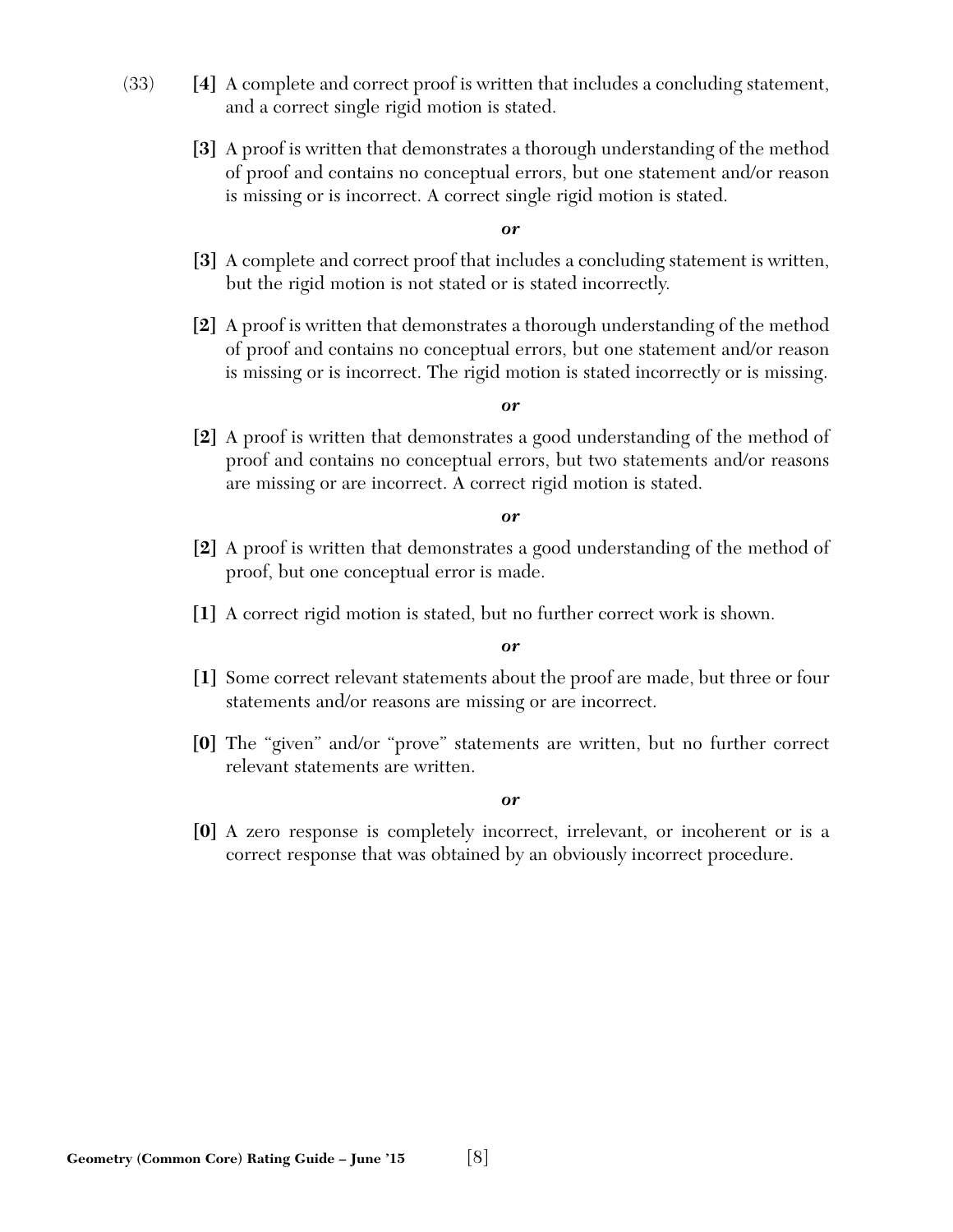- (34) **[4]** 0.49, and correct work is shown. No, with a correct justification, is written.
	- **[3]** Appropriate work is shown, but one computational or rounding error is made.
	- **[2]** Appropriate work is shown, but two or more computational or rounding errors are made.

**[2]** Appropriate work is shown, but one conceptual error is made.

#### *or*

- **[2]** Correct work is shown to find 0.49 or No, with a correct justification. No further correct work is shown.
- **[1]** Appropriate work is shown, but one conceptual error and one computational error are made.

#### *or*

**[1]** A correct equation is written to find the distance between the park ranger station and the lifeguard chair, or a correct equation is written to find the distance between the first aid station and the campground, but no further correct work is shown.

- **[1]** 0.49, but no work is shown.
- **[0]** A zero response is completely incorrect, irrelevant, or incoherent or is a correct response that was obtained by an obviously incorrect procedure.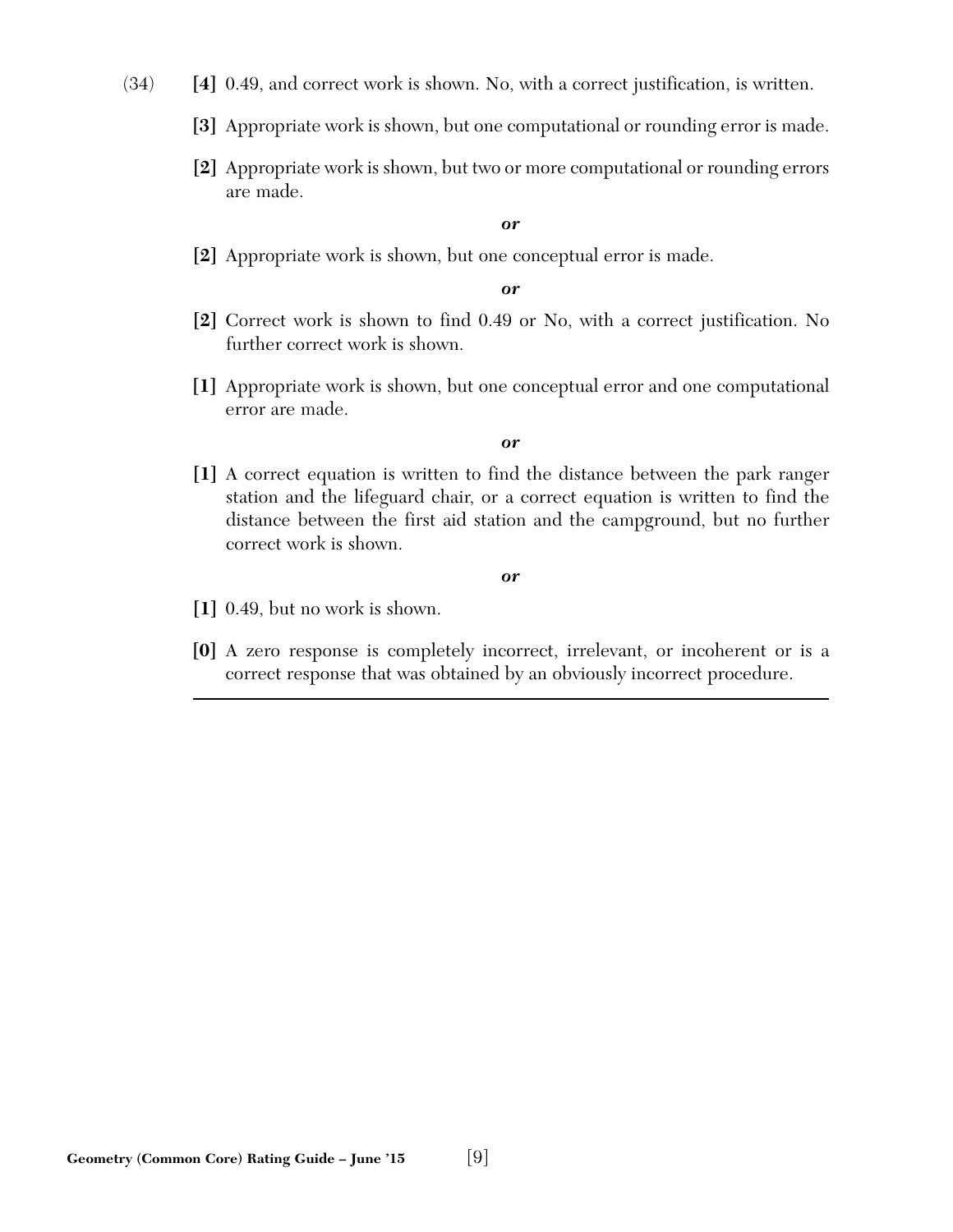# **Part IV**

For each question, use the specific criteria to award a maximum of 6 credits. Unless otherwise specified, mathematically correct alternative solutions should be awarded appropriate credit.

- (35) **[6]** 7650 and No, and correct work is shown.
	- **[5]** Appropriate work is shown, but one computational or rounding error is made.

*or*

- **[5]** Correct work is shown to find 7650 and 85% of the water tower's volume, but no further correct work is shown.
- **[4]** Appropriate work is shown, but two computational or rounding errors are made.

#### *or*

**[4]** Appropriate work is shown, but one conceptual error is made.

*or*

- **[4]** Correct work is shown to find the total volume of the tower, 7650, but no further correct work is shown.
- **[3]** Appropriate work is shown, but three or more computational or rounding errors are made.

*or*

**[3]** Appropriate work is shown, but one conceptual error and one computational or rounding error are made.

*or*

- **[3]** Correct work is shown to find the volume of each geometric component of the water tower, but no further correct work is shown.
- **[2]** Correct work is shown to find the volume of the cone, but no further correct work is shown.

*or*

**[2]** Appropriate work is shown, but one conceptual error and two or more computational or rounding errors are made.

*or*

- **[2]** Appropriate work is shown, but two conceptual errors are made.
- **[1]** Appropriate work is shown, but two conceptual errors and one computational or rounding error are made.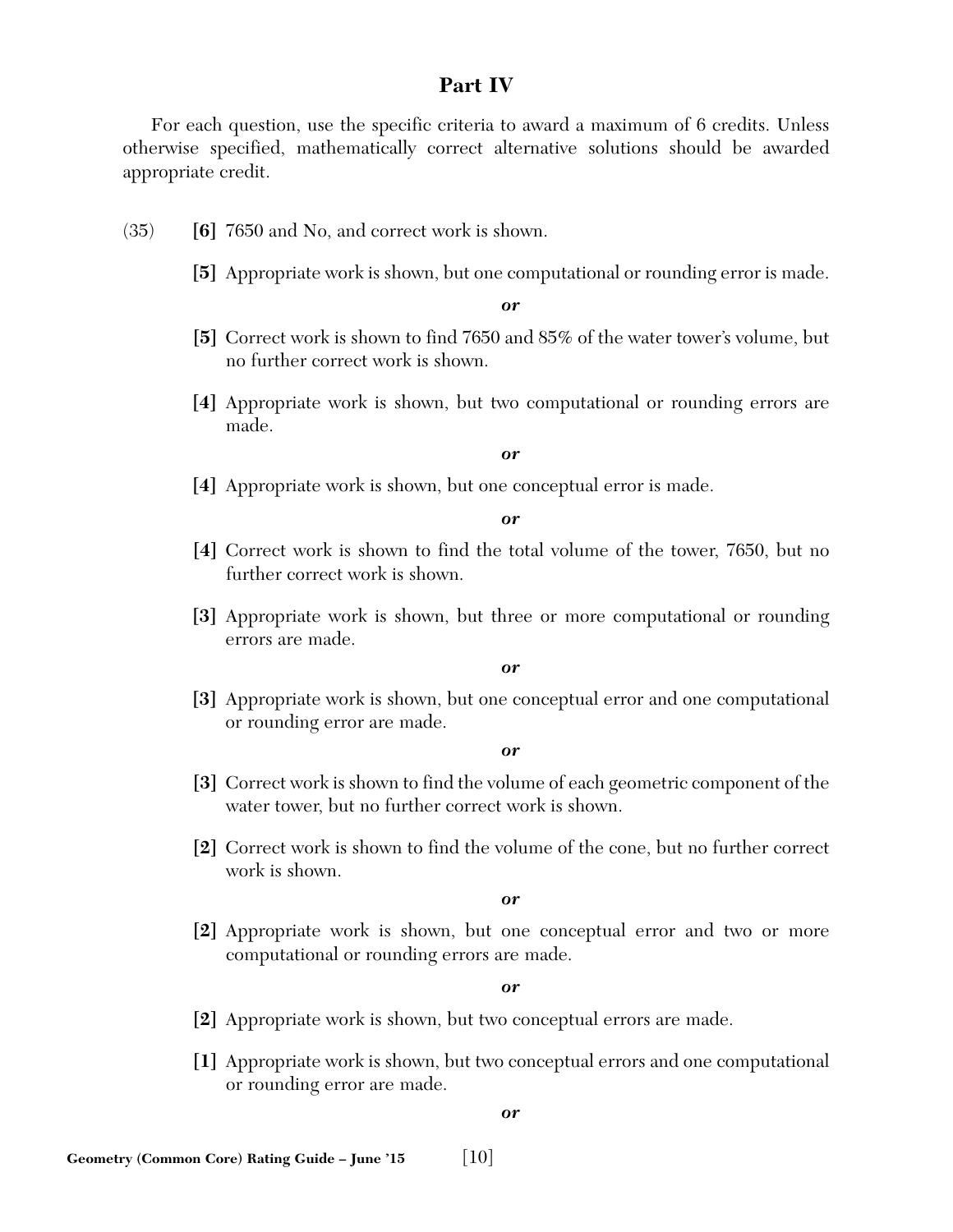**[1]** Correct work is shown to find the volume of the hemisphere and the volume of the cylinder or the height of the cone, but no further correct work is shown.

- **[1]** 7650 and No, but no work is shown.
- **[0]** A zero response is completely incorrect, irrelevant, or incoherent or is a correct response that was obtained by an obviously incorrect procedure.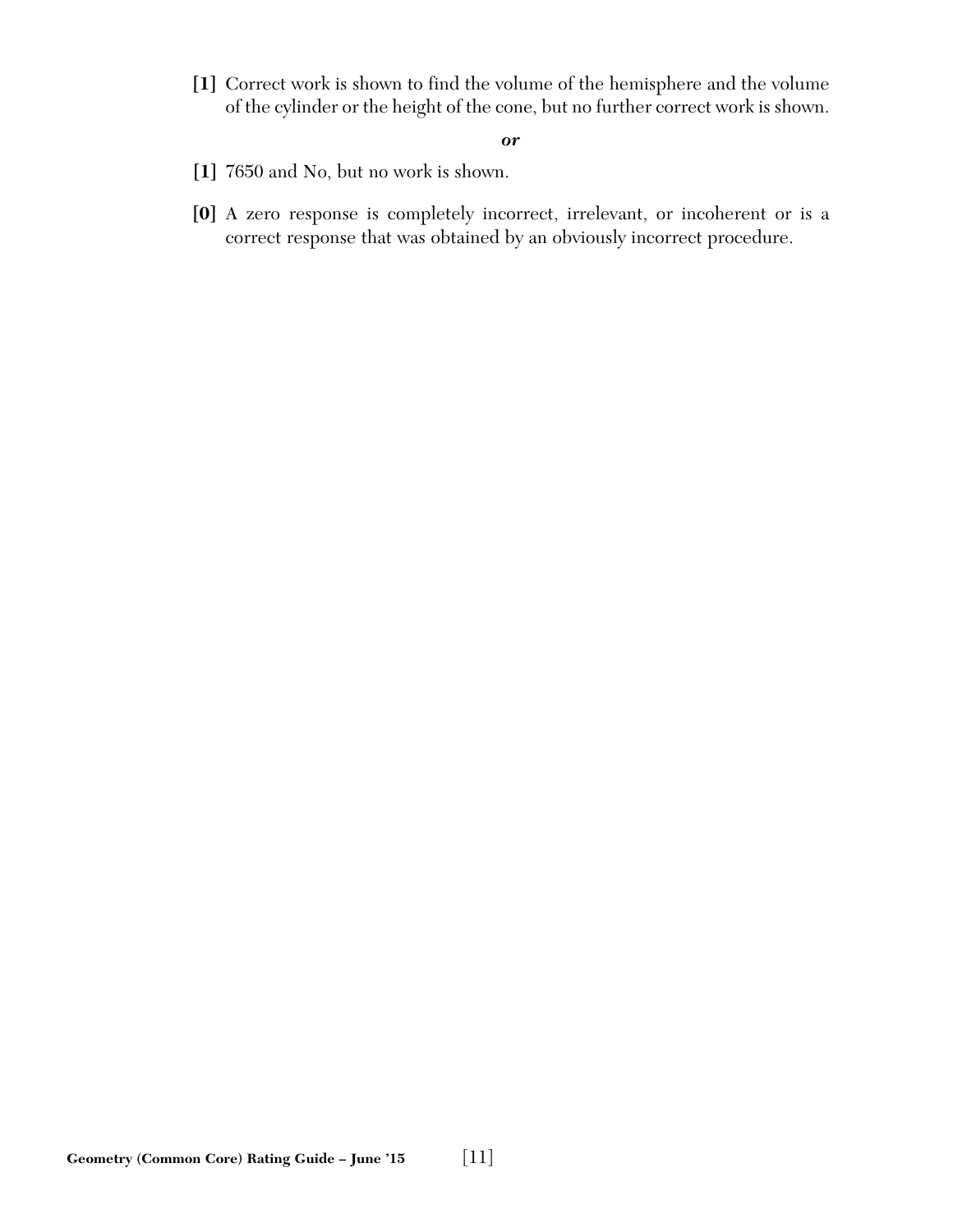- (36) **[6]** Correct work is shown to prove  $\triangle RST$  is a right triangle.  $P(0,9)$  is stated, and correct work is shown to prove *RSTP* is a rectangle.
	- **[5]** Appropriate work is shown, but one computational or graphing error is made.

**[5]** Appropriate work is shown, but one concluding statement is missing or is incorrect.

*or*

- **[5]** Correct proofs are written, but *P*(0,9) is not stated.
- **[4]** Appropriate work is shown, but two computational or graphing errors are made.

#### *or*

**[4]** Appropriate work is shown, but one conceptual error is made.

*or*

- **[4]** Correct work is shown to find *P*(0,9) and prove quadrilateral *RSTP* is a rectangle.
- **[3]** Appropriate work is shown, but three or more computational or graphing errors are made.

*or*

**[3]** Appropriate work is shown, but one conceptual error and one computational or graphing error are made.

*or*

- [3] Correct work is shown to prove  $\triangle RST$  is a right triangle, and  $P(0,9)$  is stated. No further correct work is shown.
- **[2]** Appropriate work is shown, but one conceptual error and two or more computational or graphing errors are made.

#### *or*

**[2]** Appropriate work is shown, but two conceptual errors are made.

*or*

[2] Correct work is shown to prove  $\triangle RST$  is a right triangle, but no further correct work is shown.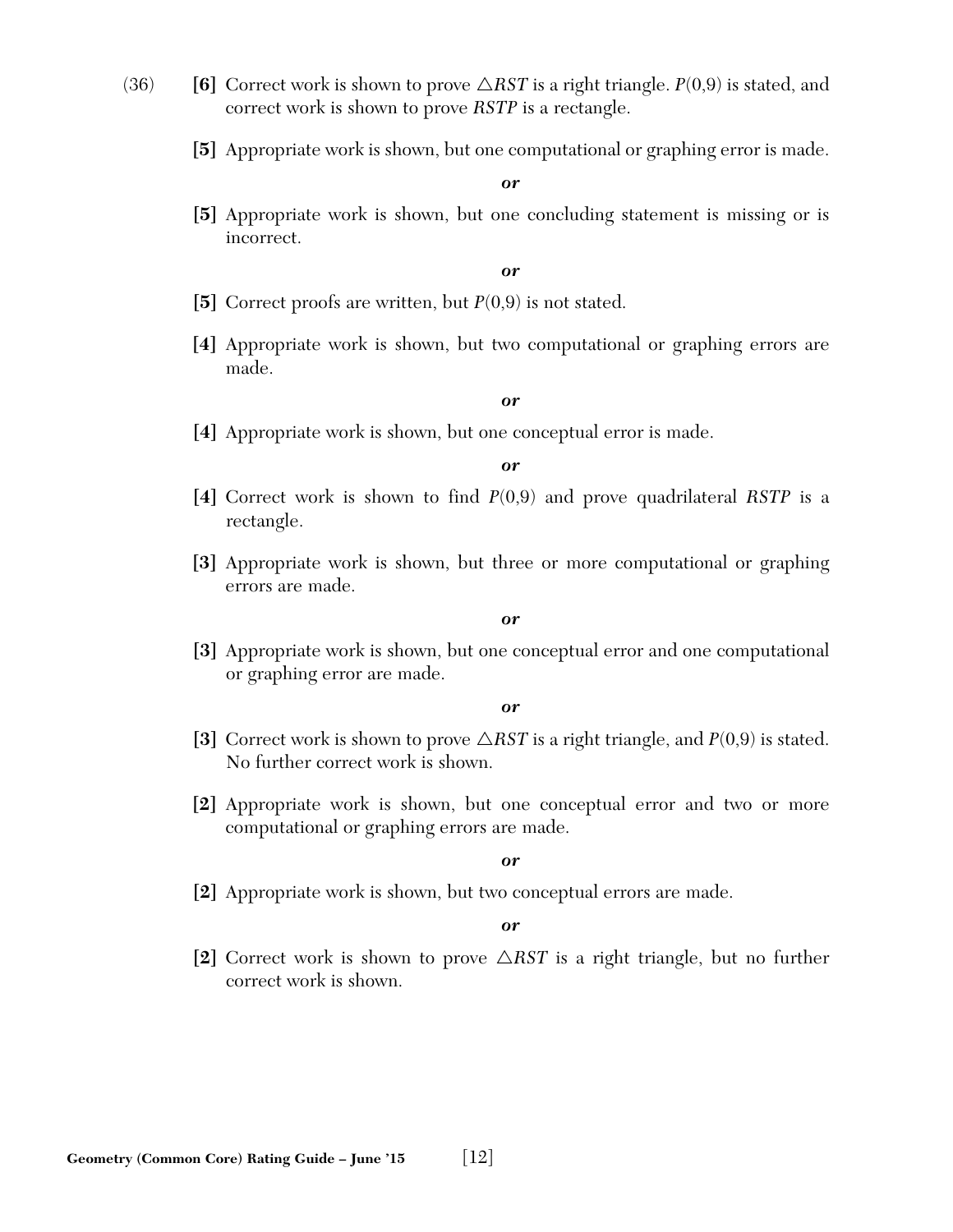**[1]** Appropriate work is shown, but two conceptual errors and one computational or graphing error are made.

- **[1]** *P*(0,9) is stated, but no further correct work is shown.
- **[0]** A zero response is completely incorrect, irrelevant, or incoherent or is a correct response that was obtained by an obviously incorrect procedure.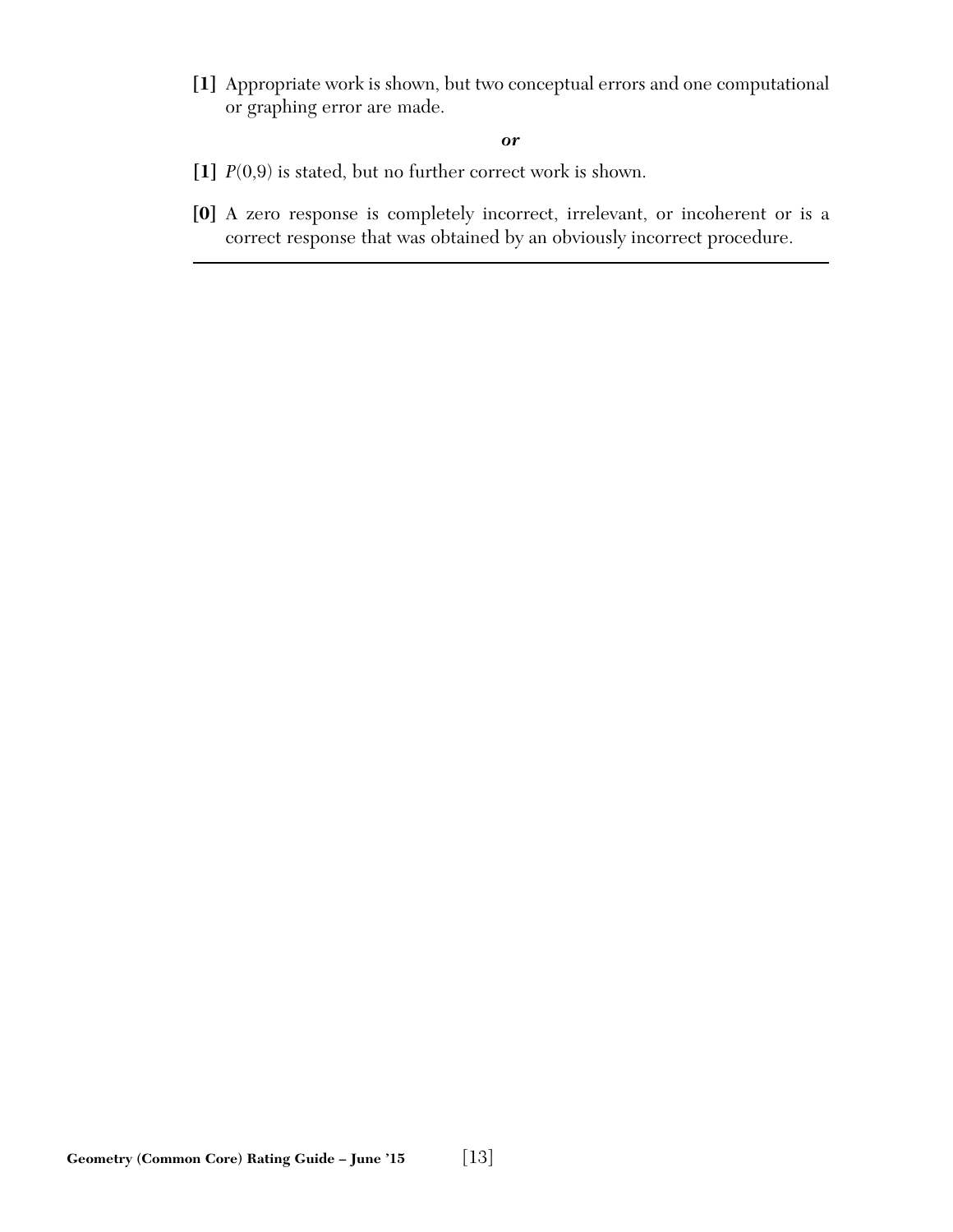# **Map to the Common Core Learning Standards Geometry (Common Core) June 2015**

| <b>Question</b> | <b>Type</b>                 | <b>Credits</b> | <b>Cluster</b> |
|-----------------|-----------------------------|----------------|----------------|
| 1               | Multiple Choice             | $\overline{2}$ | G-GMD.B        |
| $\overline{2}$  | Multiple Choice             | $\overline{2}$ | $G-CO.B$       |
| $\overline{3}$  | Multiple Choice             | $\overline{2}$ | G-GPE.B        |
| $\overline{4}$  | Multiple Choice             | $\overline{2}$ | $G$ -CO.A      |
| $\mathfrak{S}$  | Multiple Choice             | $\sqrt{2}$     | G-SRT.C        |
| 6               | Multiple Choice             | $\overline{2}$ | G-GMD.B        |
| $\tau$          | Multiple Choice             | $\overline{2}$ | G-MG.A         |
| $8\,$           | Multiple Choice             | $\mathfrak{2}$ | G-SRT.B        |
| 9               | Multiple Choice             | $\overline{2}$ | G-GPE.B        |
| 10              | Multiple Choice             | $\mathbf{2}$   | $G-CO.A$       |
| 11              | Multiple Choice             | $\sqrt{2}$     | G-SRT.B        |
| 12              | Multiple Choice             | $\overline{2}$ | G-SRT.C        |
| 13              | Multiple Choice             | $\overline{2}$ | $G-CO.C$       |
| 14              | Multiple Choice             | $\overline{2}$ | G-GPE.A        |
| 15              | Multiple Choice             | $\mathbf{2}$   | G-SRT.B        |
| 16              | Multiple Choice             | $\overline{2}$ | G-SRT.B        |
| 17              | Multiple Choice             | $\overline{2}$ | G-CO.C         |
| 18              | Multiple Choice             | $\overline{2}$ | G-SRT.A        |
| 19              | Multiple Choice             | $\overline{2}$ | G-MG.A         |
| 20              | Multiple Choice             | $\sqrt{2}$     | $G-C.A$        |
| 21              | Multiple Choice             | $\overline{2}$ | G-SRT.B        |
| 22              | Multiple Choice             | $\overline{2}$ | G-SRT.A        |
| 23              | Multiple Choice             | $\sqrt{2}$     | G-GMD.A        |
| 24              | Multiple Choice             | $\mathbf{2}$   | $G-CO.B$       |
| 25              | <b>Constructed Response</b> | $\overline{2}$ | $G-CO.D$       |
| 26              | <b>Constructed Response</b> | $\overline{2}$ | $G-CO.C$       |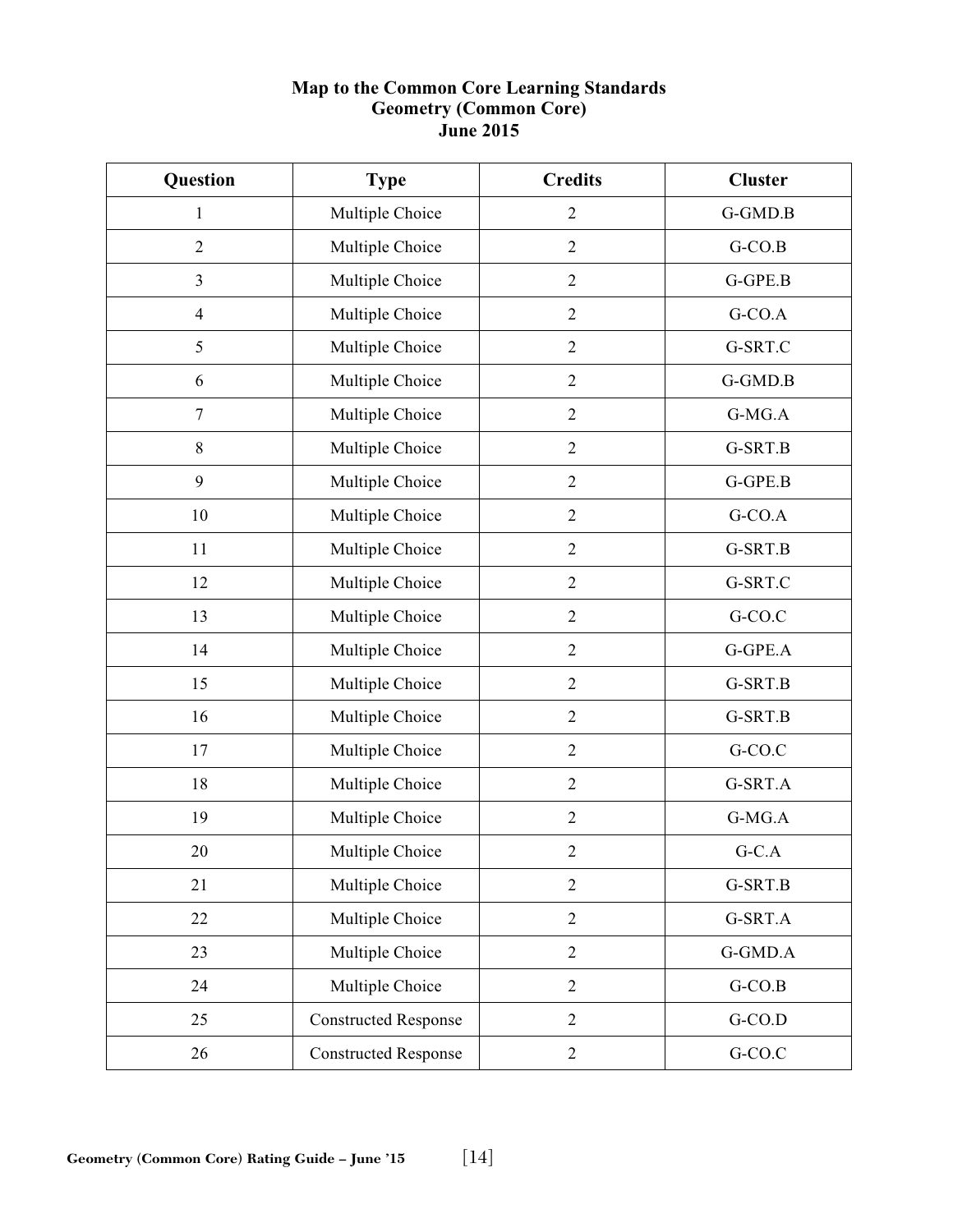| 27 | <b>Constructed Response</b> |                | G-GPE.B  |
|----|-----------------------------|----------------|----------|
| 28 | <b>Constructed Response</b> | $\overline{2}$ | G-SRT.C  |
| 29 | <b>Constructed Response</b> | $\overline{2}$ | $G-C.B$  |
| 30 | <b>Constructed Response</b> | 2              | $G-CO.B$ |
| 31 | <b>Constructed Response</b> | $\overline{2}$ | G-SRT.B  |
| 32 | <b>Constructed Response</b> | $\overline{4}$ | G-CO.C   |
| 33 | <b>Constructed Response</b> | 4              | G-CO.C   |
| 34 | <b>Constructed Response</b> | 4              | G-SRT.C  |
| 35 | <b>Constructed Response</b> | 6              | $G-MG.A$ |
| 36 | <b>Constructed Response</b> | 6              | G-GPE.B  |